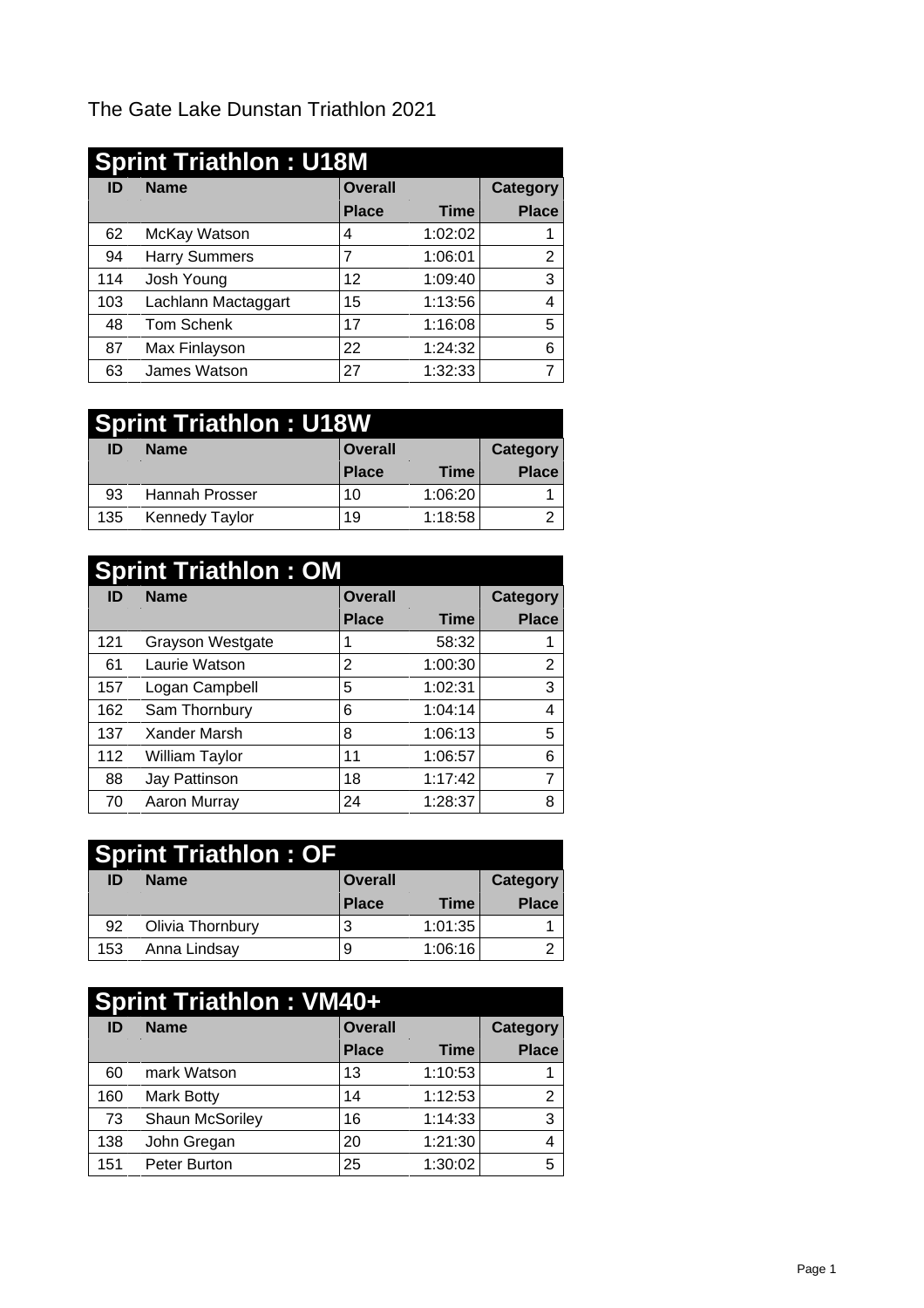|     | <b>Sprint Triathlon: VW40+</b> |                |         |              |
|-----|--------------------------------|----------------|---------|--------------|
| ID  | <b>Name</b>                    | <b>Overall</b> |         | Category     |
|     |                                | <b>Place</b>   | Time⊺   | <b>Place</b> |
| 158 | Adair Craig                    | 23             | 1:28:24 |              |
| 82  | Raelene Rees                   | 28             | 1:49:24 |              |

| <b>Sprint Triathlon: Team</b> |                |                |             |              |
|-------------------------------|----------------|----------------|-------------|--------------|
| ID                            | <b>Name</b>    | <b>Overall</b> |             | Category     |
|                               |                | Place          | <b>Time</b> | <b>Place</b> |
| 109                           | Emma McCaw     | 21             | 1:21:37     |              |
| 152                           | Juliette McCaw | 26             | 1:32:31     |              |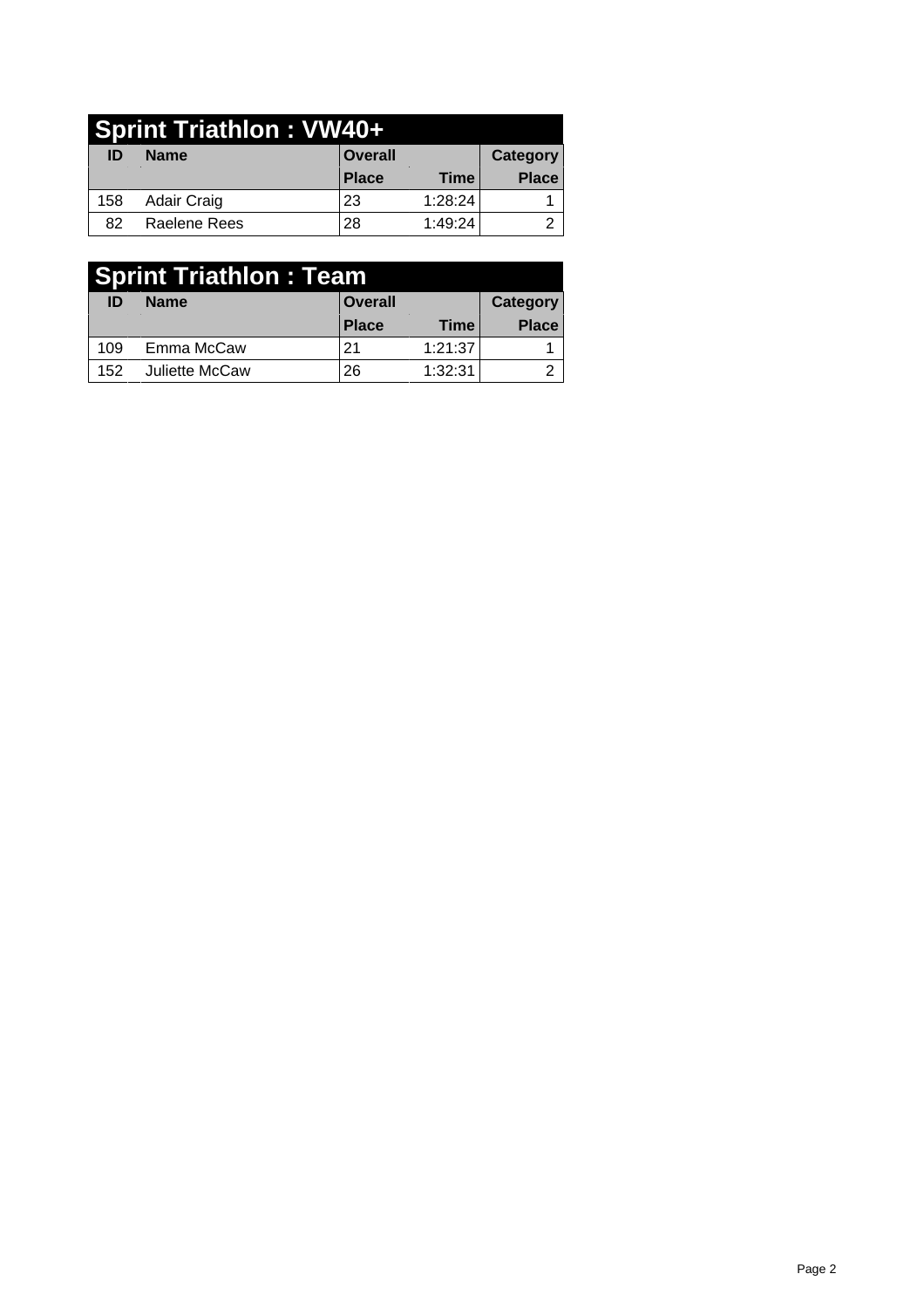|     | <b>Multisport Kayak: VM40+</b> |                |             |                |
|-----|--------------------------------|----------------|-------------|----------------|
| ID  | <b>Name</b>                    | <b>Overall</b> |             | Category       |
|     |                                | <b>Place</b>   | <b>Time</b> | <b>Place</b>   |
| 56  | Merv Hunger                    | 2              | 1:39:42     |                |
| 140 | <b>Glenn Muirhead</b>          | 3              | 1:41:49     | 2              |
| 47  | Arjan Schenk                   | 7              | 1:51:54     | 3              |
| 130 | Donald Cornwall                | 8              | 1:55:41     | 4              |
| 136 | Simon Chapman                  | 9              | 1:56:44     | 5              |
| 155 | <b>Nigel Lines</b>             | 14             | 2:11:05     | 6              |
| 52  | <b>Chris Glassford</b>         | 15             | 2:12:27     | $\overline{ }$ |
| 81  | Dean Rees                      | 17             | 2:24:15     | 8              |
| 55  | Philipp Haas                   | 18             | 2:53:54     | 9              |

|     | Multisport Kayak : OF |                |             |              |
|-----|-----------------------|----------------|-------------|--------------|
| ID  | <b>Name</b>           | <b>Overall</b> |             | Category     |
|     |                       | <b>Place</b>   | <b>Time</b> | <b>Place</b> |
| 122 | Tash Boa              | 13             | 2:02:38     |              |
| 53  | Melissa Allison       | 16             | 2:15:17     | ◠            |

|     | <b>Multisport Kayak: OM</b> |                |             |              |
|-----|-----------------------------|----------------|-------------|--------------|
| ID  | <b>Name</b>                 | <b>Overall</b> |             | Category     |
|     |                             | <b>Place</b>   | <b>Time</b> | <b>Place</b> |
| 108 | Dougal Allan                |                | 1:24:54     |              |
| 146 | Jared Sandri                | 4              | 1:45:01     |              |
| 141 | Reuben Costello             | 6              | 1:46:19     | 3            |
| 54  | Aaron Allison               | 11             | 2:00:23     | 4            |
| 148 | Dean Gordon                 | 12             | 2:00:51     | 5            |

|     | Multisport Kayak : VW40+ |              |             |              |
|-----|--------------------------|--------------|-------------|--------------|
| ID  | <b>Name</b>              | Overall      |             | Category     |
|     |                          | <b>Place</b> | <b>Time</b> | <b>Place</b> |
| 118 | Janet Willis             | 10           | 1:57:00     |              |

|     | Multisport Kayak: Team |                |             |              |
|-----|------------------------|----------------|-------------|--------------|
| ID  | <b>Name</b>            | <b>Overall</b> |             | Category     |
|     |                        | Place          | <b>Time</b> | <b>Place</b> |
| 159 | Cam and Ben Scott      | J              | 1:46:03     |              |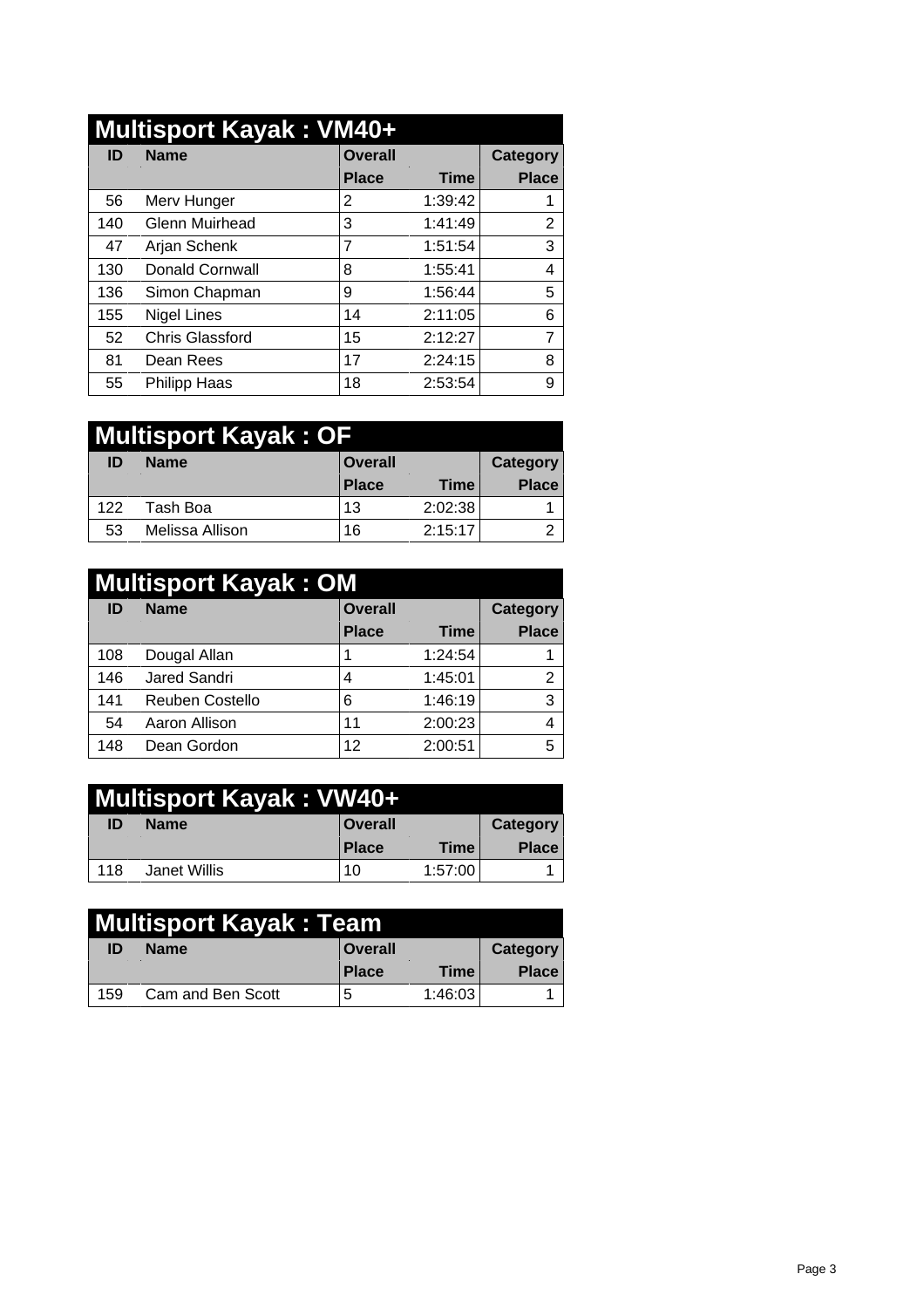| <b>Duathlon: OF</b> |                        |                |         |              |  |  |  |
|---------------------|------------------------|----------------|---------|--------------|--|--|--|
| ID                  | <b>Name</b>            | <b>Overall</b> |         |              |  |  |  |
|                     |                        | <b>Place</b>   | Time    | <b>Place</b> |  |  |  |
| 49                  | Gemma McCaw            | b              | 1:08:36 |              |  |  |  |
| 101                 | <b>Caroline Raynes</b> |                | 1:10:07 | ⌒            |  |  |  |
| 142                 | <b>Harriet Watson</b>  |                | 1:15:53 | ◠            |  |  |  |

| <b>Duathlon: Team</b> |                 |                |             |       |  |
|-----------------------|-----------------|----------------|-------------|-------|--|
| ID                    | <b>Name</b>     | <b>Overall</b> |             |       |  |
|                       |                 | <b>Place</b>   | <b>Time</b> | Place |  |
| 147                   | Josh Hou        | 3              | 1:07:41     |       |  |
| 139                   | Sophia Trussell | 4              | 1:07:59     | ົ     |  |
| 58                    | Lou Hayward     | 11             | 1:19:34     | 3     |  |

| Duathlon: VW40+ |  |                        |                |             |              |  |  |
|-----------------|--|------------------------|----------------|-------------|--------------|--|--|
| ID              |  | <b>Name</b>            | <b>Overall</b> | Category    |              |  |  |
|                 |  |                        | <b>Place</b>   | <b>Time</b> | <b>Place</b> |  |  |
| 161             |  | Kara Roderick-Wandless |                | 1:03:40     |              |  |  |
| 79              |  | Bronwyn Ziolo          | 12             | 1:52:19     | ◠            |  |  |

| Duathlon: VM40+ |  |             |                |         |              |  |  |
|-----------------|--|-------------|----------------|---------|--------------|--|--|
| ID              |  | <b>Name</b> | <b>Overall</b> |         | Category     |  |  |
|                 |  |             | <b>Place</b>   | Time⊤   | <b>Place</b> |  |  |
| 80              |  | Mark Ziolo  |                | 1:18:45 |              |  |  |

|    | <b>Duathlon: U18W</b> |                |             |                 |
|----|-----------------------|----------------|-------------|-----------------|
| ID | <b>Name</b>           | <b>Overall</b> |             | <b>Category</b> |
|    |                       | <b>Place</b>   | <b>Time</b> | <b>Place</b>    |
| 95 | Siena Mackley         | b              | 1:09:05     |                 |

| <b>Duathlon: OM</b> |                    |                |         |              |  |  |
|---------------------|--------------------|----------------|---------|--------------|--|--|
| ID                  | <b>Name</b>        | <b>Overall</b> |         |              |  |  |
|                     |                    | <b>Place</b>   | Time    | <b>Place</b> |  |  |
| 113                 | <b>Buddy Small</b> |                | 1:05:19 |              |  |  |
| 99                  | <b>Mark Calder</b> | 10             | 1:19:10 | ⌒            |  |  |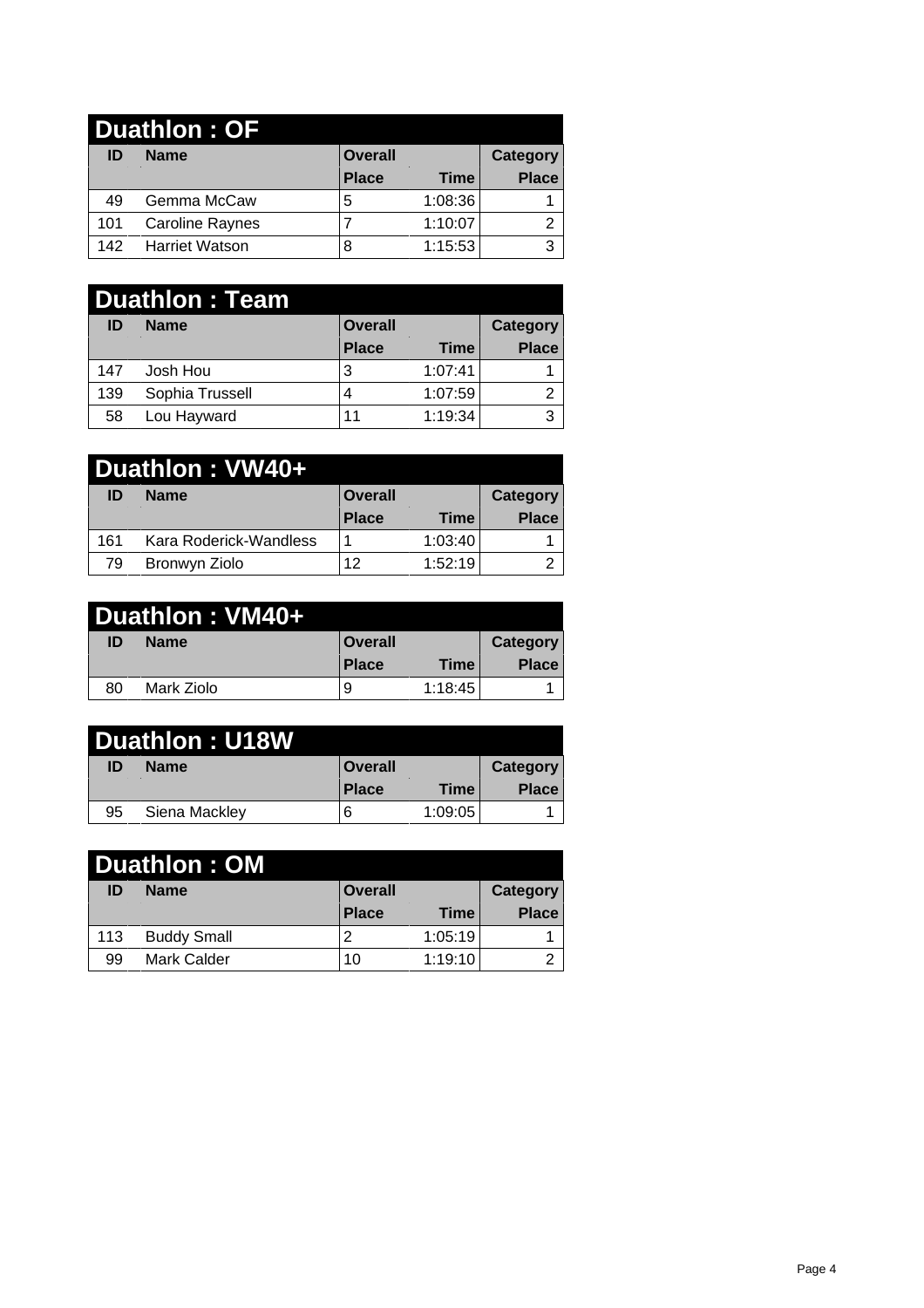| <b>Fun Triathlon: OF</b> |                |                |             |              |  |  |  |
|--------------------------|----------------|----------------|-------------|--------------|--|--|--|
| ID                       | <b>Name</b>    | <b>Overall</b> |             |              |  |  |  |
|                          |                | <b>Place</b>   | <b>Time</b> | <b>Place</b> |  |  |  |
| 51                       | Sarah Anderson |                | 1:17:34     |              |  |  |  |
| 50                       | Alice Simmers  | 10             | 1:27:20     | ⌒            |  |  |  |

| <b>Fun Triathlon: U18M</b> |                 |                            |             |              |  |
|----------------------------|-----------------|----------------------------|-------------|--------------|--|
| ID                         | <b>Name</b>     | <b>Overall</b><br>Category |             |              |  |
|                            |                 | <b>Place</b>               | <b>Time</b> | <b>Place</b> |  |
| 116                        | Andre Free      |                            | 1:01:21     |              |  |
| 64                         | marshall Watson | đ                          | 1:09:28     |              |  |
| 143                        | Oscar Good      | 6                          | 1:09:47     | ົ            |  |

| <b>Fun Triathlon : VW40+</b> |              |                |         |              |  |  |  |
|------------------------------|--------------|----------------|---------|--------------|--|--|--|
| ID                           | <b>Name</b>  | <b>Overall</b> |         | Category     |  |  |  |
|                              |              | <b>Place</b>   | Time    | <b>Place</b> |  |  |  |
| 71                           | Dee McCArthy | 9              | 1:20:07 |              |  |  |  |

| <b>Fun Triathlon: U18W</b> |                |                |             |               |
|----------------------------|----------------|----------------|-------------|---------------|
| ID                         | <b>Name</b>    | <b>Overall</b> |             | Category      |
|                            |                | <b>Place</b>   | <b>Time</b> | <b>Place</b>  |
| 86                         | Melanie Button |                | 1:05:57     |               |
| 149                        | Brodie Young   |                | 1:15:49     | ◠<br><u>_</u> |

| Fun Triathlon : Team |                    |              |             |                 |
|----------------------|--------------------|--------------|-------------|-----------------|
| ID                   | <b>Name</b>        | ∣ Overall    |             | <b>Category</b> |
|                      |                    | <b>Place</b> | <b>Time</b> | <b>Place</b>    |
| 115                  | <b>Graham Free</b> | -            | 1:02:29     |                 |

| Fun Triathlon : VM40+ |             |                |             |              |  |  |  |
|-----------------------|-------------|----------------|-------------|--------------|--|--|--|
| ID                    | <b>Name</b> | <b>Overall</b> |             | Category     |  |  |  |
|                       |             | <b>Place</b>   | <b>Time</b> | <b>Place</b> |  |  |  |
| 144                   | Duncan Good |                | 1:07:221    |              |  |  |  |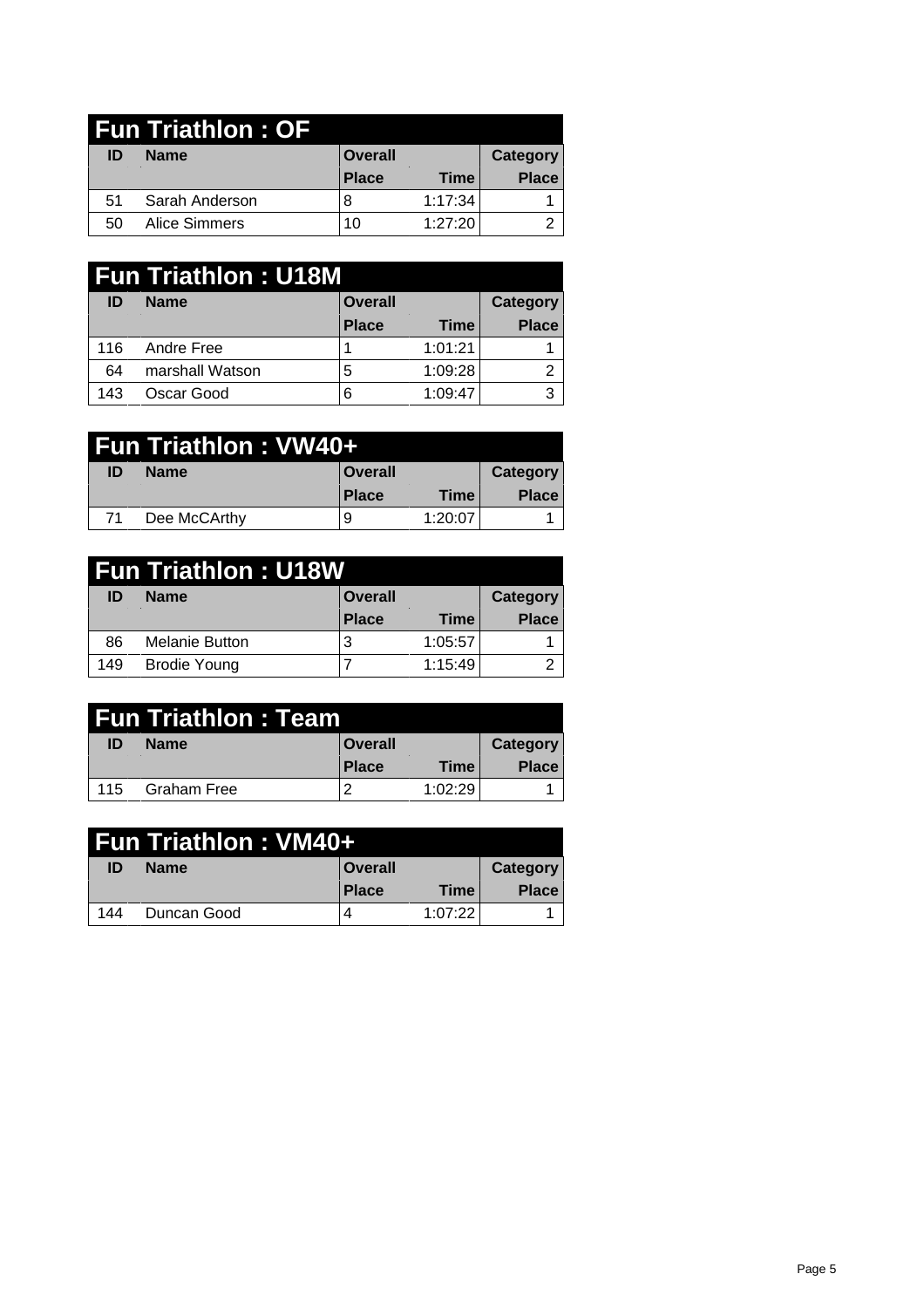|     | <b>Olympic Triathlon: OF</b> |                |         |                 |
|-----|------------------------------|----------------|---------|-----------------|
| ID  | <b>Name</b>                  | <b>Overall</b> |         | <b>Category</b> |
|     |                              | <b>Place</b>   | Time    | <b>Place</b>    |
| 91  | Rebecca Clarke               | 3              | 2:01:44 |                 |
| 72  | Maeve Kennedy                | 6              | 2:07:21 | 2               |
| 145 | Georgie Thornton             | ⇁              | 2:08:35 | 3               |
| 132 | Emma Smith                   | 18             | 2:25:34 | 4               |
| 57  | Tasha Trussell-cullen        | 29             | 2:47:56 | 5               |
| 65  | Holly Dunn                   | 30             | 2:52:40 | 6               |

| <b>Olympic Triathlon: OM</b> |                          |                |             |                 |
|------------------------------|--------------------------|----------------|-------------|-----------------|
| ID                           | <b>Name</b>              | <b>Overall</b> |             |                 |
|                              |                          | <b>Place</b>   | <b>Time</b> | <b>Place</b>    |
| 69                           | Janus Staufenberg        |                | 1:47:06     |                 |
| 107                          | <b>Brett Clifford</b>    | $\overline{2}$ | 2:00:58     | $\overline{2}$  |
| 125                          | Daniel Hayes             | 4              | 2:04:21     | 3               |
| 131                          | Tom O'Neill              | 8              | 2:09:48     | 4               |
| 102                          | david Gillespie          | 9              | 2:09:58     | 5               |
| 150                          | Felix Lempriere          | 10             | 2:10:16     | 6               |
| 89                           | <b>Thibaud Guelennoc</b> | 11             | 2:10:18     | 7               |
| 77                           | Damien Louis             | 13             | 2:16:03     | 8               |
| 59                           | <b>Blake Hawes</b>       | 14             | 2:16:41     | 9               |
| 97                           | Kaleb Hayes              | 15             | 2:18:14     | 10 <sup>°</sup> |
| 126                          | <b>Matthew Randal</b>    | 16             | 2:18:53     | 11              |
| 76                           | Lewis Mclellan           | 20             | 2:28:45     | 12              |
| 104                          | Jamie Smith              | 24             | 2:33:11     | 13              |

| Olympic Triathlon: VM40+ |                     |                |             |              |
|--------------------------|---------------------|----------------|-------------|--------------|
| ID                       | <b>Name</b>         | <b>Overall</b> |             |              |
|                          |                     | <b>Place</b>   | <b>Time</b> | <b>Place</b> |
| 66                       | Glen Mcskimming     | 5              | 2:07:02     |              |
| 68                       | <b>Bryce Dunlop</b> | 12             | 2:12:32     | 2            |
| 85                       | Chris Leech         | 17             | 2:19:42     | 3            |
| 154                      | Carlo Bell          | 21             | 2:30:23     | 4            |
| 67                       | Mark Howard         | 22             | 2:32:44     | 5            |
| 129                      | <b>Tim Wells</b>    | 23             | 2:33:07     | 6            |
| 111                      | Wayne Millow        | 26             | 2:44:37     | ⇁            |
| 127                      | <b>Ben Roberts</b>  | 31             | 3:00:02     | 8            |

| <b>Olympic Triathlon: Team</b> |                               |              |                 |              |
|--------------------------------|-------------------------------|--------------|-----------------|--------------|
| ID                             | <b>Overall</b><br><b>Name</b> |              | <b>Category</b> |              |
|                                |                               | <b>Place</b> | <b>Time</b>     | <b>Place</b> |
| 133                            | Liz Perkins                   | 19           | 2:25:56         |              |
| 84                             | Simon Chapman                 | 25           | 2:43:29         |              |
| 105                            | Jo Spencer-Bower              | 27           | 2:44:59         | ⌒            |